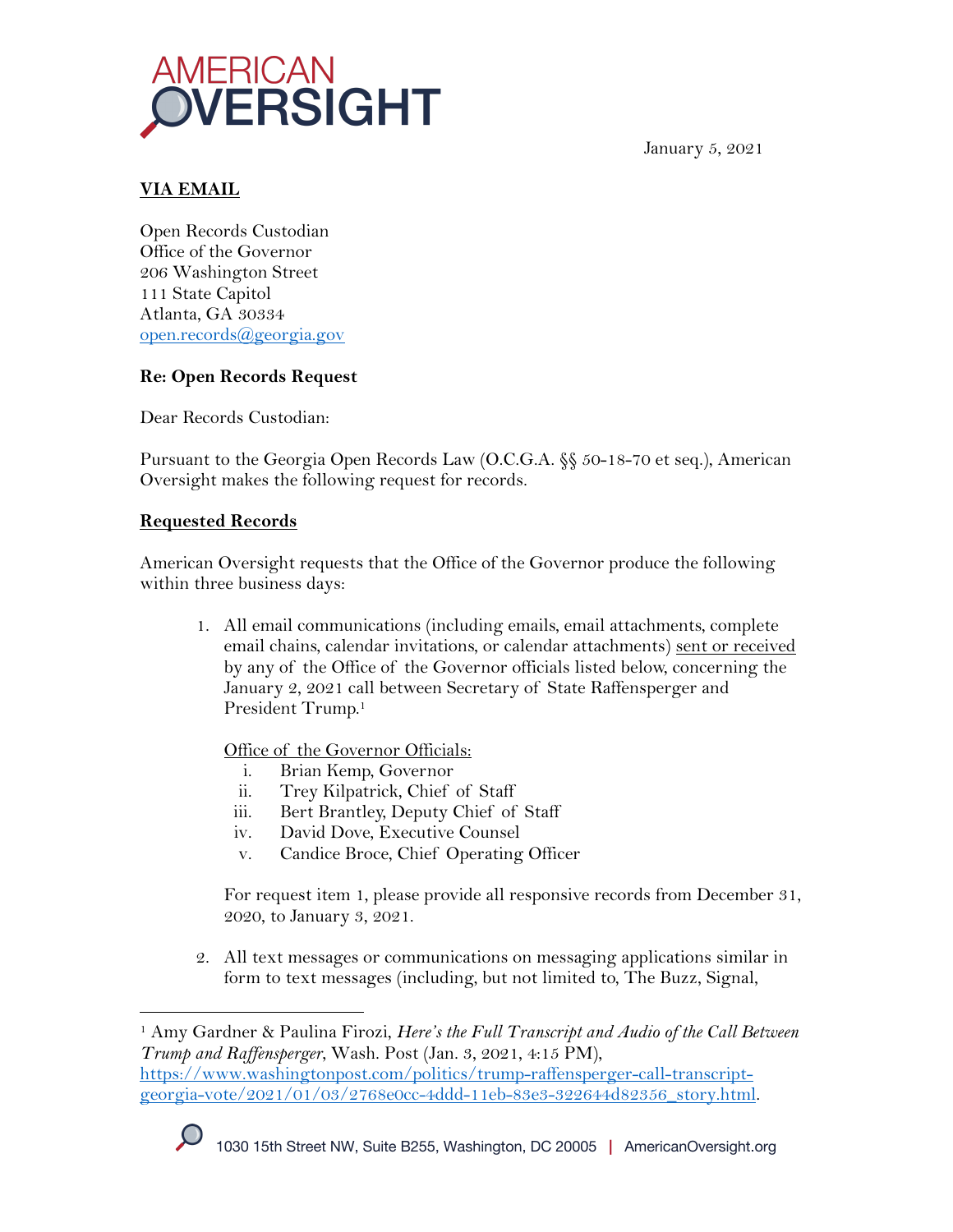WhatsApp, Facebook Messenger, or Twitter Direct Message (DM)) sent or received by any of the Office of the Governor officials listed below, concerning the January 2, 2021 call between Secretary of State Raffensperger and President Trump.2

Office of the Governor Officials:

- i. Brian Kemp, Governor
- ii. Trey Kilpatrick, Chief of Staff
- iii. Bert Brantley, Deputy Chief of Staff
- iv. David Dove, Executive Counsel
- v. Candice Broce, Chief Operating Officer

For request item 2, please provide all responsive records from December 31, 2020, to January 3, 2021.

For request items 1 & 2, American Oversight believes that records containing the terms below are likely to be responsive records, and requests that your office, at a minimum, employ the following search terms to identify responsive records:

- a. Trump
- b. POTUS
- c. President
- d. "the WH"
- e. "White House"
- f. Cleta
- g. Mitchell
- h. Kurt
- i. Hilbert
- j. Meadows
- k. Rudy
- l. Giuliani
- m. 11,779
- n. 11,780
- o. 11,000
- p. 11779
- q. 11780
- r. 11000
- s. 11k
- t. "11 thousand"
- u. "eleven thousand"
- 3. All records reflecting any outgoing or incoming call (including, but not limited to, logs or other records tracking incoming or outgoing telephone calls such as telephone billing records) between any Office of the Governor employee and any telephone number beginning with 202-456.

<sup>2</sup> *See id.*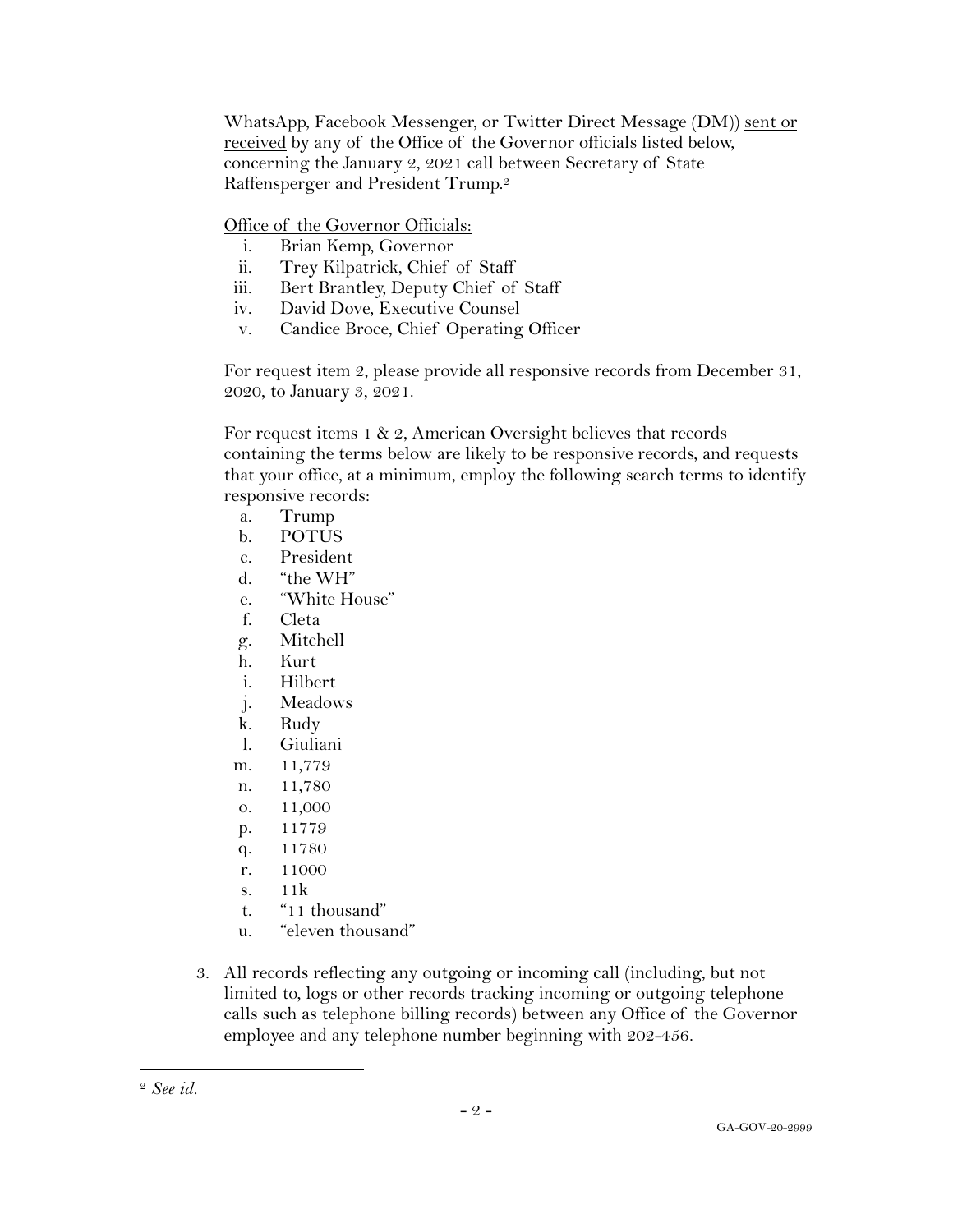For request item 3, please provide all responsive records from November 3, 2020, to the date this request is received by your office.

Please notify American Oversight of any anticipated fees or costs in excess of \$100 prior to incurring such costs or fees.

American Oversight seeks all responsive records regardless of format, medium, or physical characteristics. In conducting your search, please understand the term "record" in its broadest sense, to include any written, typed, recorded, graphic, printed, or audio material of any kind. We seek records of any kind, including electronic records, audiotapes, videotapes, and photographs, as well as letters, emails, facsimiles, telephone messages, voice mail messages and transcripts, notes, or minutes of any meetings, telephone conversations or discussions. Our request includes any attachments to these records. **No category of material should be omitted from search, collection, and production.**

In addition, American Oversight insists that your office use the most up-to-date technologies to search for responsive information and take steps to ensure that the most complete repositories of information are searched. American Oversight is available to work with you to craft appropriate search terms. **However, custodian searches are still required; your office may not have direct access to files stored in .PST files, outside of network drives, in paper format, or in personal email accounts.**

In the event some portions of the requested records are properly exempt from disclosure, please disclose any reasonably segregable non-exempt portions of the requested records. If it is your position that a document contains non-exempt segments, but that those non-exempt segments are so dispersed throughout the document as to make segregation impossible, please state what portion of the document is non-exempt, and how the material is dispersed throughout the document. If a request is denied in whole, please state specifically that it is not reasonable to segregate portions of the record for release.

Please take appropriate steps to ensure that records responsive to this request are not deleted by your office before the completion of processing for this request. If records potentially responsive to this request are likely to be located on systems where they are subject to potential deletion, including on a scheduled basis, please take steps to prevent that deletion, including, as appropriate, by instituting a litigation hold on those records.

To ensure that this request is properly construed, that searches are conducted in an adequate but efficient manner, and that extraneous costs are not incurred, American Oversight welcomes an opportunity to discuss its request with you before you undertake your search or incur search or duplication costs. By working together at the outset, American Oversight and your office can decrease the likelihood of costly and time-consuming litigation in the future.